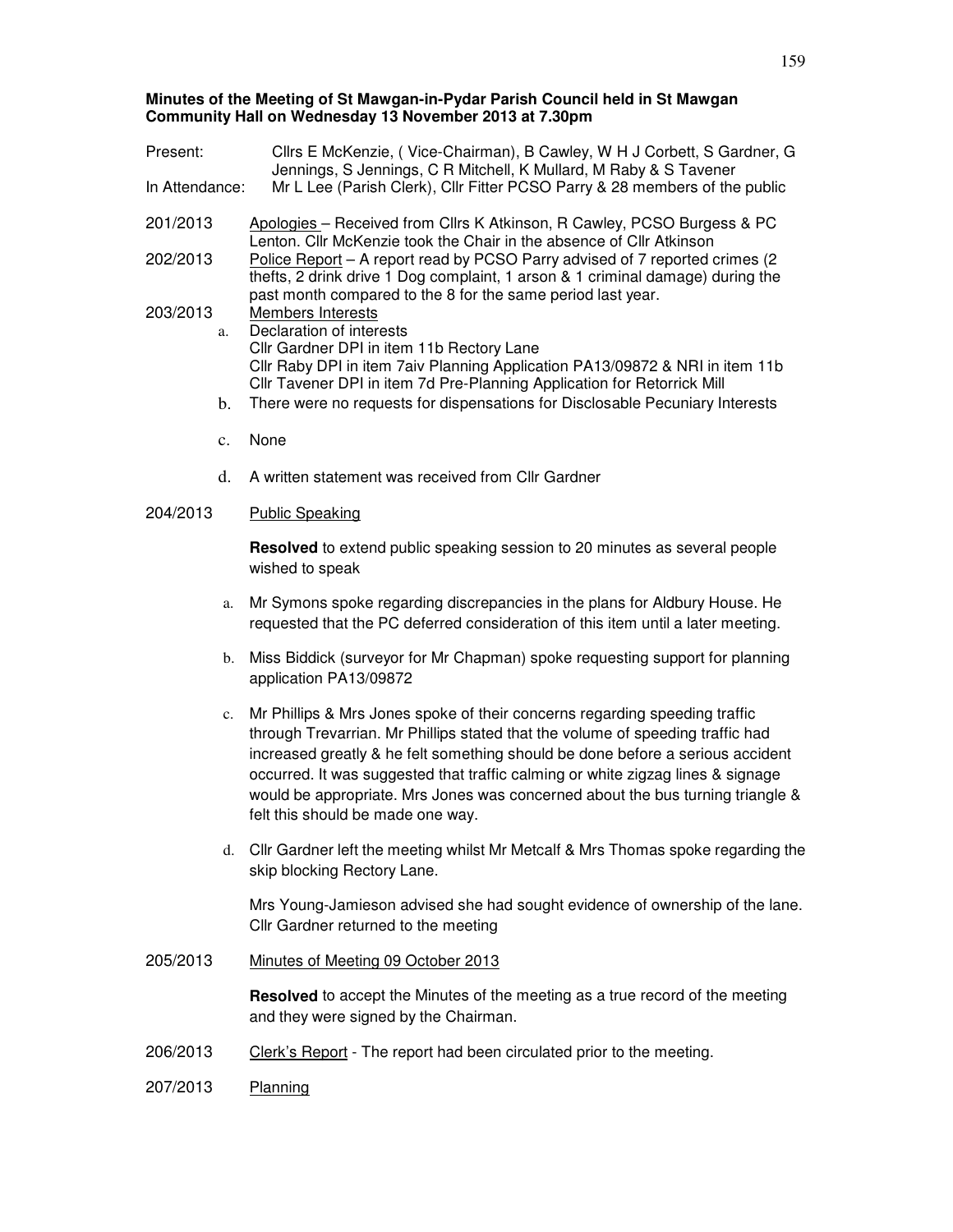- a. New Applications to discuss & decide on response to Cornwall Council
	- i. PA13/08763 Arundell Gwel-An-Mor Mawgan Porth Mr & Mrs R Wilcox Replacement dwelling. Access & design to match extensions & alterations approved under PA13/0662 dated 29/08/2013 **Resolved No Objections** on the condition that it is exactly in accordance with what was agreed in August
	- ii. PA13/09344 Aldbury House Gwel An Mor Trenance Mawgan Porth Mr J Lunn Re-modelling of this family home to provide redefined living spaces, upgraded construction to modern standards and a remodelled roof to the rear. Correspondence had been received from Mr B Marland, Mr R Symons & Mrs M Wiles alleging that the original site plan included land that did not belong to the applicant. A new site plan had been received from CC prior to the meeting which now appeared to be correct. **Resolved to support in principle** subject to 'Certificate A' being amended to support the new site plan
	- iii. PA13/09126 Merrymoor Inn Mawgan Porth Mr N Bennett Construction of infill extension to restaurant including covered entrance area **Resolved No Objections**
	- iv. Cllr Raby left the meeting. PA13/09872 Land near Trevenna Cross St Mawgan Mr R Chapman Construction of a farm building **Resolved No Objections** Cllr Raby returned
- b. Advices and decisions from Cornwall Council
	- i. PA13/05447 PA13/07672 The Coie Mawgan Porth TR8 4BT Mrs K Mullard Proposed enlargement of roof and replacement porch **Approved with Conditions**
	- ii. PA13/ 07041 Windyridge Mawgan Porth TR8 4AL Mr C Watts Proposed erection of extension to enlarge existing dining room and living room of bungalow **Approved with Conditions**
	- iii. PA13/07744 Tredragon Spring Tredragon Road Mawgan Porth Mr & Mrs A Wade Demolition of existing building & construction of a replacement dwelling **Permission Refused**
	- iv. PA13/08246 Higher Denzell Farm St Mawgan Mr C Richardson Construction of Farm Office **Approved with Conditions**
	- v. PA13/08247 Higher Denzell Farm St Mawgan Mr C Richardson Application for Listed Building Consent for Construction of Farm Office **Approved with Conditions**
- c. To discuss enforcement issues No new issues to report
- d. Other Planning Issues
	- i. Cllr Tavener left the meeting. Pre-application advice for additional caravans / log cabins for all year holiday use. Retorrick Mill C Williams. Several councillors had visited the site prior to the meeting **Resolved** to request a meeting between councillors & the CC Planning Officer Julie Mitchell to clarify matters of planning policy, before responding to Mr Williams.
		- Cllr Tavener returned
- 208/2013 Neighbourhood Planning –Update –Notes from meetings held on 17 September, 02 October & 05 November had been circulated prior to the meeting. The Chairman advised that whilst there was an excellent Parish Plan already, it did not have the legal status that a Neighbourhood Plan offered.

Members of the public were invited to attend the next meeting to be held in St Mawgan community Hall at 7.00 p.m. on Tuesday 03 December

209/2013 Transport & Rights of Way Working Group

In view of the public interest the following item was brought forward. Cllrs Gardner & Raby left the meeting.

a. Working Group Report – Nothing to report. Cllr Corbett advised that there were problems with 2 bridges.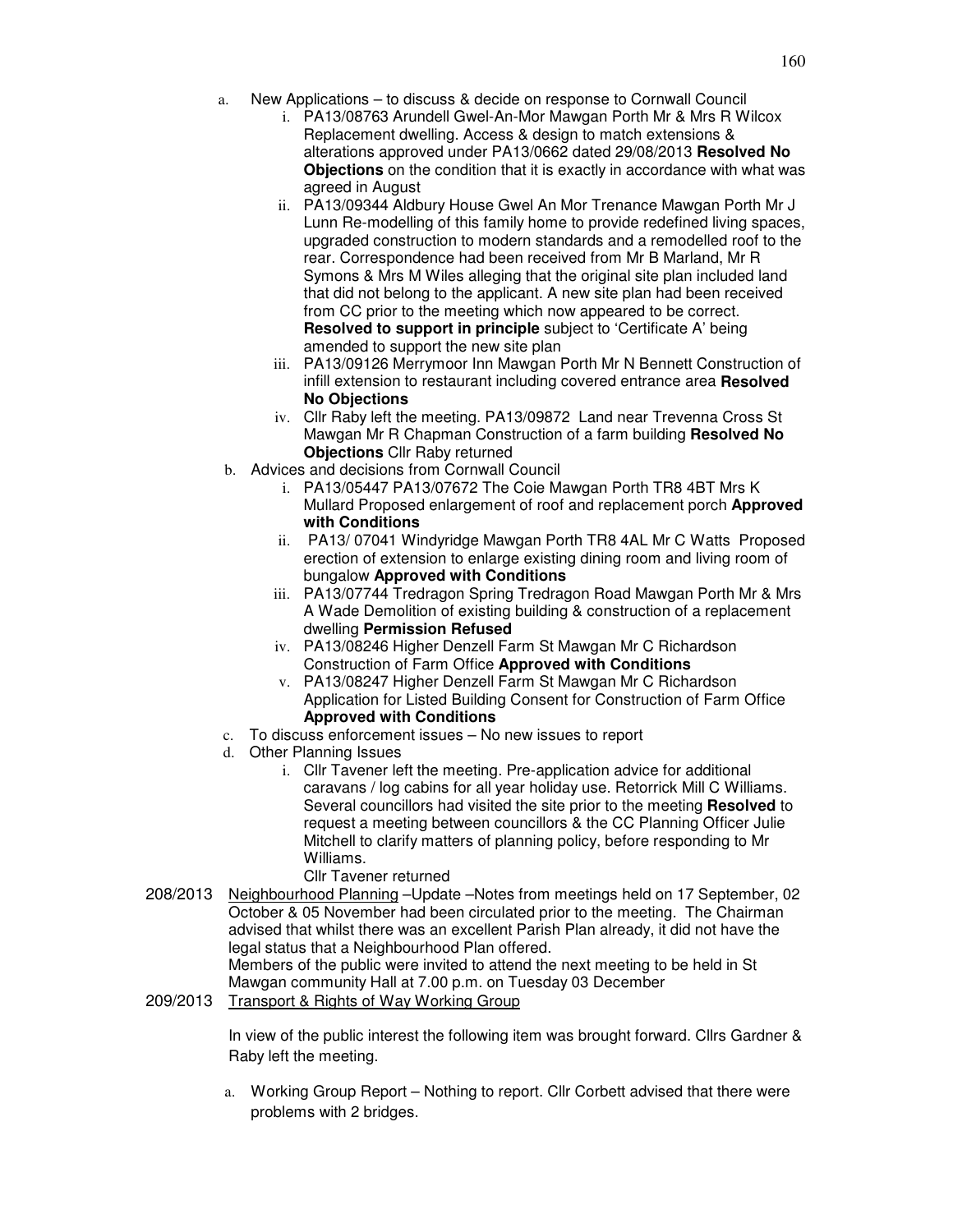i. Lawrie's Mill bridge where chicken wire on the treads had come loose & needed attention.

ii. The guard rail to bridge crossing the stream below Merlin Farm is unsafe. The Clerk will report both these items to CC

- b. Rectory Lane
	- i. Secretary of State Response circulated prior to the meeting advising that The Secretary of State would not direct CC to give extra priority to the Modification Order. Cllr Corbett advised that documentation has since come to light from CC regarding the application to SoS which had not been copied to the PC including a recommendation from Mr S Dyer CC that the application 'be promoted to the front of the higher priority list because of exceptional circumstances'. In addition CC's constitution has now changed & the decision to fast track the application can now be delegated to CC officers. **Resolved** that the PC would write again to CC requesting that they give further consideration to the applications priority, particularly in view of the issues experienced in the last month.

Any new evidence that parishioners might have would be useful & should be sent to the Clerk

- ii. Blocking of Lane with waste skip statements from Mr Metcalf & Ms J Salmon & Mr & Mrs Thomas had been circulated & a statement from Cllr Gardner was read. Attached to the statement was a photocopy of the Land Registry Official Copy of Title Plan for Title No. CL272377 which shows The Rectory (now named Yongala) & the lane included in the title.
- iii. The Chair read out the PC's letter of 17 July. A response had recently been received from Mr Gardner which in essence stated he is more than happy to discuss use of the lane with any individuals or qualified group representatives if they would like to contact him directly. Cllrs Gardner & Raby returned
- c. Speeding traffic through Trevarrian Passed to TRoW WG to investigate & liaise with Cllr Fitter & report back to the PC

## 210/2013 Beach & Environment Working Group

- a. Working Group Report –None Received
- b. Business Contributions 2013-2014. Funds collected to date amount to £2540. An inconclusive discussion followed on how contributions should be collected in future

#### 211/2013 Amenity Area Working Group

- a. Working Group Report circulated
- b. Playground Repairs
	- i. **Resolved** to request Kevin Snell to undertake the following repairs on a time & materials basis: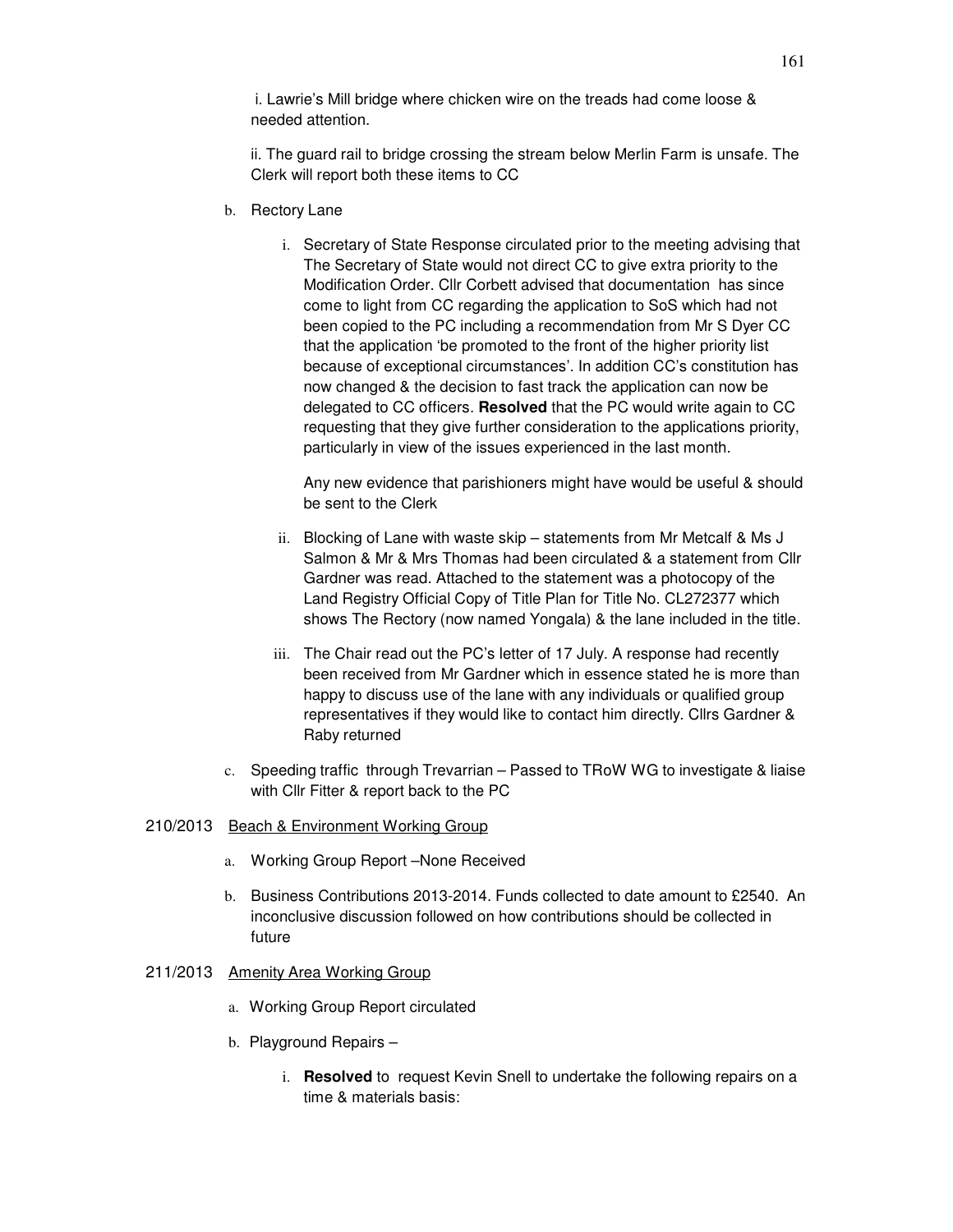To replace & adjust bolts to junior swings. Fit additional posts to rotten fence. Adjust tensioner on gate near footbridge. Replace gate post near ramp. Cllr Corbett will liaise with Mr Snell & report back to the PC in time for the next meeting.

- ii. **Resolved** Cllr McKenzie will request quote from Outdoor Playpeople to replace worn chains on junior swings.
- iii. **Resolved** Cllr McKenzie will also ask Outdoor Playpeople to inspect & remedy (at their cost)the wet pour surface around the carousel which has signs of deterioration
- c. **Resolved** to approve Memorial & Inscription for J Davies (Dec'd)
- d. The interment of Margaretha Maria Van der Heiden-Buschman Dec'd took place on Thursday 07 November 2013
- 212/2013 Other Reports MPVH Meeting notes 03 October 2013 Circulated

### 213/2013 Accounts

a. **Resolved** to pay the following accounts

| T Michell               | Maintenance October        | £1067.69 |          |
|-------------------------|----------------------------|----------|----------|
| L Lee                   | Salary & Exp October       | £ 683.59 |          |
| M Farmer                | Beach Clean October        | £.       | 47.46    |
| <b>Cornwall Council</b> | By-Election April 2012     | £1312.60 |          |
| <b>Parish News</b>      | <b>Annual Subscription</b> | £        | 7.50     |
| Total                   |                            |          | £3118.84 |

b. The half year accounts & budget had been circulated prior to the meeting. A decision on setting the Precept for 2014/2015 was deferred until the December meeting

#### 214/2013 Public Toilets

The PC had previously resolved not to clean the toilets after 03 November, however at the request of Cllr Fitter a motion to continue the cleaning was signed by 3 councillors.

#### **Resolved**

- a. The PC would facilitate the continued opening of St Mawgan toilets for a further period up to 31 March 2014 pending completion of arrangements for the Mawgan Porth Business Group to take on this responsibility.
- b. To re-appoint Cllr J Fitter to act as volunteer to the Parish Council for the purpose of managing the toilets for this period. The PC would not accept responsibility for any payments for cleaning the toilets during this period
- c. To add Cllr Fitter to the PC's Public Liability Insurance policy for this period